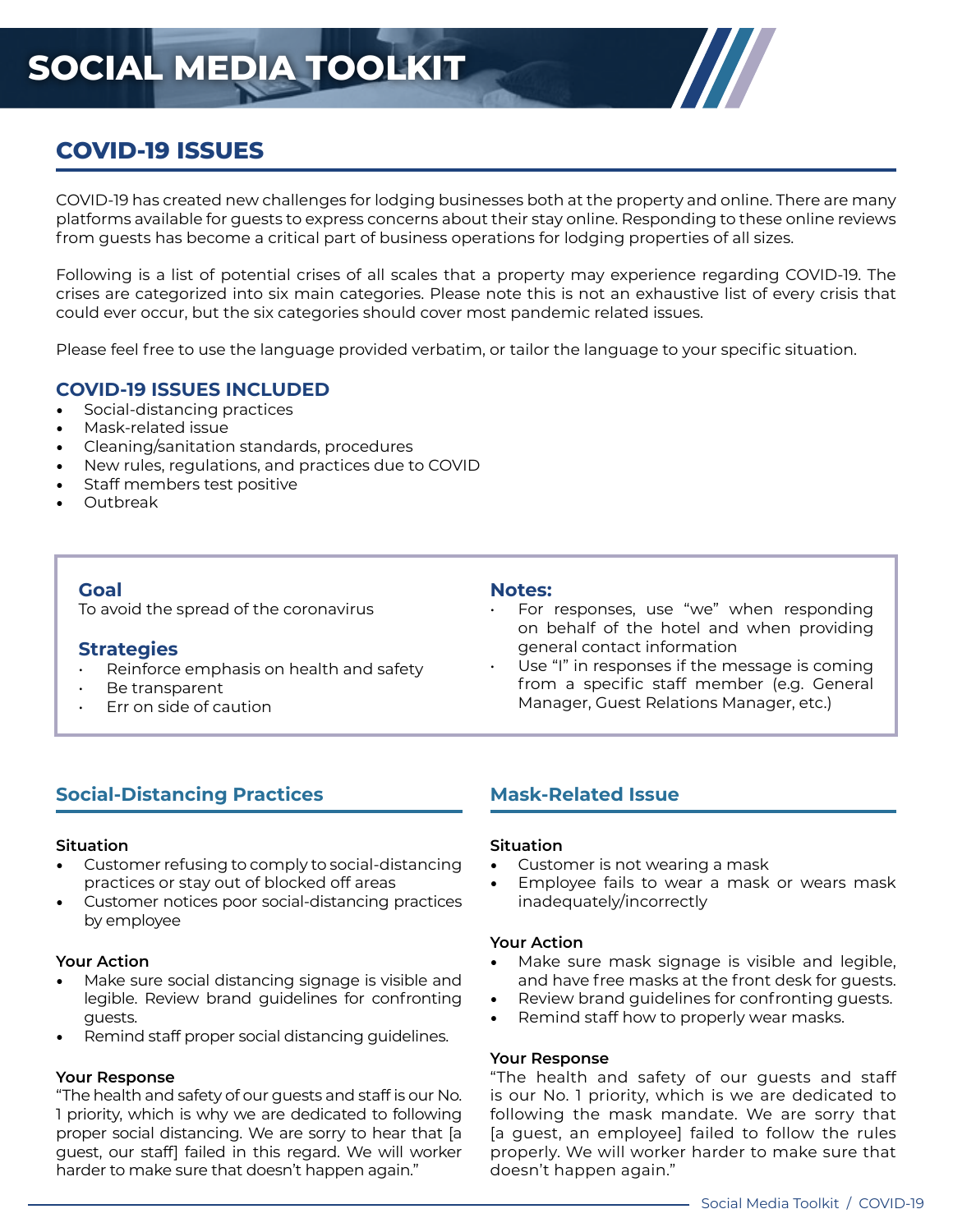# **Cleaning/Sanitation Standards**

#### **Situation**

Cleaning/sanitation standards, procedures

#### **Your Action**

• Look into the situation and discuss with housekeeping/ cleaning staff.

#### **Your Response**

"Thank you for bringing this to our attention. The health and safety of our guests is our No. 1 priority. We will speak to our staff to make sure that all of our enhanced cleaning and sanitization procedures are properly followed."

# **New Rules, Regulations, & Practices**

#### **Situation**

New rules, regulations, and practices due to COVID-19

#### **Your Response**

Website and e-newsletter message:

"Due to the new [federal, state, county, city] COVID-19 guidelines, we will be [closing the patio, closing outside seating, limiting capacity, etc.], effective [DATE]. Meanwhile, we will continue to enforce our strict hygiene measures to ensure that our staff and customers are safe. We are looking forward to operating at our normal capacity again. Thank you for your understanding."

## **Staff Member Tests Positive**

#### **Situation**

Staff member tests positive

#### **Your Action**

• Sick staff member should stay home and not return to work until they meet all the qualifications to end home-isolation, as dictated by CDC. Inform fellow workers of their possible exposure to COVID-19 but maintain confidentiality.

#### **Your Response**

"Recently, [NUMBER] of our staff members tested positive for COVID-19 [outside of the workplace]. [That employee/Those employees][, who do not interact with guests,] immediately informed their supervisor and subsequently self-quarantined. We are increasing our already strict safety and hygiene measures, including an extensive cleaning and disinfecting of the entire property, per guidelines from the CDC. The safety of our guests and employees is our No. 1 priority, and we will continue to [have all staff wear masks, offer digital check-ins, require 24-vacancies of rooms between guest departures, decrease occupancy rates, etc.]."

# **Outbreak (Situation 1)**

#### **Situation**

Outbreak (two or more guests)

#### **Your Action**

• Inform staff, do deep clean, temporarily close (property, floors or rooms) as necessary.

#### **Your Response**

"Recently, [NUMBER] of our guests tested positive for COVID-19. Those guests stayed on [DATES]. We are increasing our already strict safety and hygiene measures, including an extensive cleaning and disinfecting of the entire property, per guidelines from the CDC[, and we plan to close temporarily]. The safety of our guests and employees is our No. 1 priority, and we will continue to [have all staff wear masks, offer digital check-ins, require 24-vacancies of rooms between guest departures, decrease occupancy rates, etc.]."